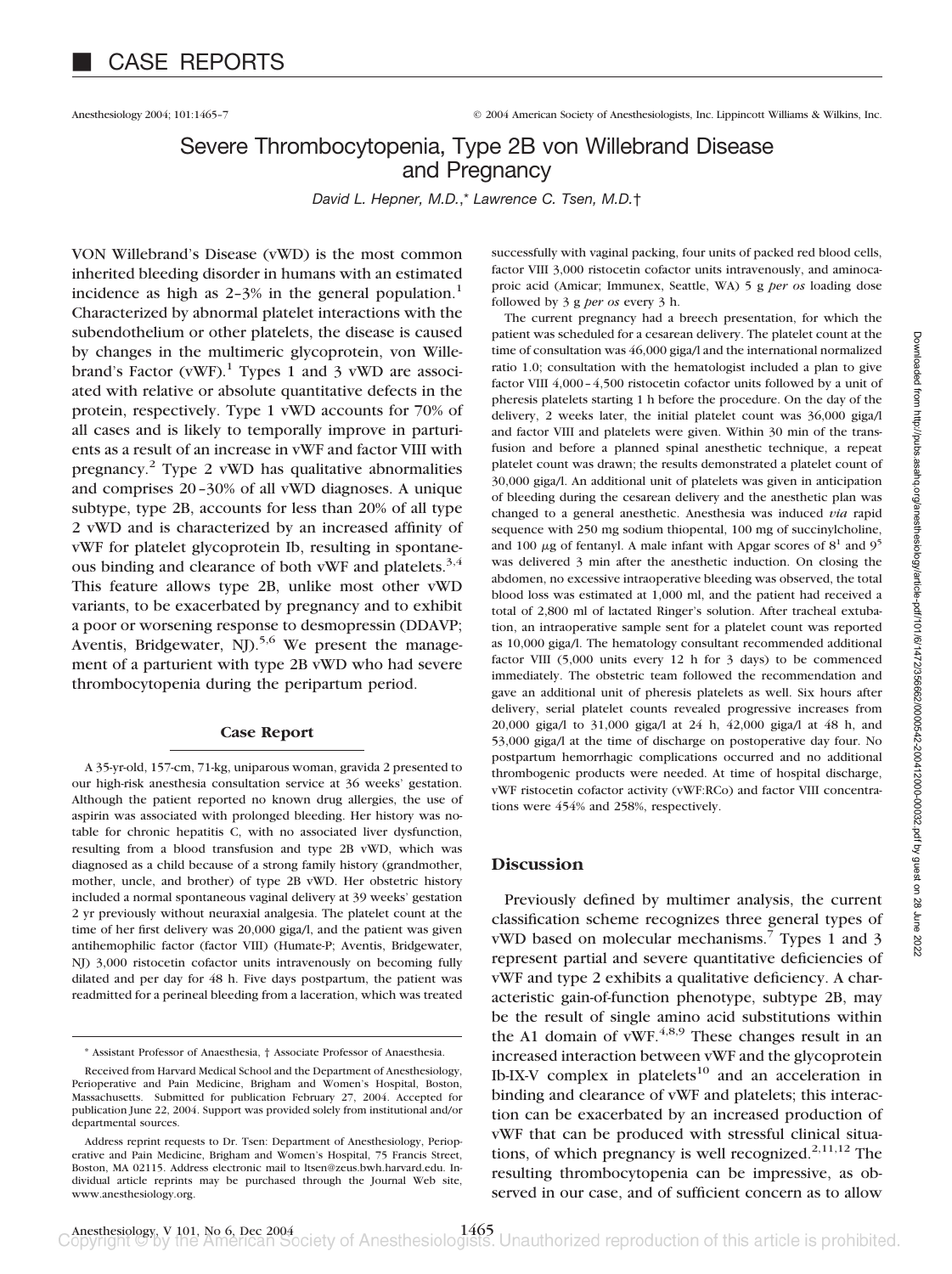some hematologists to support vWD testing for all women with thrombocytopenia in pregnancy.<sup>5</sup>

Neonatal thrombocytopenia may also occur with parturients with type 2B vWD, $^{1,4}$  and in our case, the initial platelet count in the newborn was 35,000 giga/l. Antenatal testing for fetal vWD is possible but not often recommended; fetal morbidity and mortality may be associated with testing and the results are not always predictive of neonatal bleeding. The collection of cord blood at the time of delivery for vWD testing is preferable, and in our case, although the neonatal plasma vWF quantity was normal, the vWF activity and the amount of plasma factor VIII were markedly decreased. The possibility of neonatal vWD should not, however, prompt a cesarean delivery, as increased maternal bleeding may occur.13 Instead, a vaginal delivery with the avoidance of an episiotomy or instrumented delivery is preferable.<sup>2</sup> The decision for cesarean delivery in our case was based on the breech presentation and an appropriate obstetric reluctance to perform either an external cephalic version or a vaginal breech delivery. All intramuscular injections were avoided in the mother and neonate, and a planned circumcision in the male infant was postponed.

Although desmopressin, a vasopressin analog that raises plasma vWF, is a common therapy for vWD, in type 2B vWD it can increase the abnormal vWF, resulting in further binding of platelets, depletion of high molecular weight multimers, and potentially greater bleeding.10,14–16 As such, the preferred therapy for this specific vWD subtype is factor VIII plasma concentrate (FVIII) (Humate-P or Alphanate; Grifols, Los Angeles, CA), which, although FDA approved for hemophilia and not vWD, provides the following corrective components: 2.5 IU vWF:RCo, 1 IU of FVIII, and a near-normal count of high molecular weight multimers. $1,14,17,18$ Threshold values of vWF:RCo and FVIII greater than 50 IU/dl at the time of delivery and for 72–96 h after an uncomplicated vaginal delivery and for 96–120 h after a cesarean section have been proposed.<sup>18</sup>

Although the treatment and goals for vWF:RCo and FVIII are relatively straightforward, the response to thrombocytopenia remains controversial. In part, this is because of the variation in thrombocytopenia observed in patients with type 2B vWD, which can be both intermittent and variable in expression, from mild to severe. In addition, the etiology of the thrombocytopenia is often unclear. Platelet aggregation has been confirmed by a number of investigations to occur spontaneously and with the use of desmopressin in patients with type 2 vWD.<sup>15,19</sup> However, recent work suggests that desmopressin with this subtype may cause a "false" thrombocytopenia, resulting from short-term agglutination, but not aggregation.20 Moreover, the significance of the thrombocytopenia is unclear; some have suggested that the thrombocytopenia *per se* observed in type 2B vWD is not a major risk factor for bleeding, representing sequestration and margination of platelets, with later availability, rather than consumption.<sup>5</sup>

In our case, FVIII was given to increase the vWF:RCo and FVIII concentrations. The decision to transfuse platelets was prompted by the desire to have a platelet count greater than an arbitrary threshold of 50 giga/l for the spinal anesthesia and cesarean section. Although these platelets may have provided additional substrate for further aggregation and consumption of both vWF and platelets, $4\overline{ }$  we hypothesized that the degree of thrombocytopenia would be further accentuated by the surgical stress. Moreover, therapy with platelet transfusions has been found useful in some patients with type 2B vWD.15 Whether FVIII given simultaneously with platelet transfusions is more efficacious in treating type 2B vWD induced thrombocytopenia is currently unknown. What our case demonstrates, however, is that the quantitative response to FVIII and platelet transfusions is slow.

Ultimately, our decision to proceed with general anesthesia was based on a risk-benefit analysis, weighing the risk of neuraxial bleeding with a regional anesthetic *versus* the more common failed airway scenario observed in the parturient. $21-23$  Although difficult airways can not always be identified *a priori*, 24,25 especially during pregnancy,  $2^{2,26}$  we elected the general anesthetic based on our patient having a Mallampati class 2 airway, a wide mouth opening, a 5 cm thyromental distance, and a reasonable body mass index. If a more challenging airway had been observed, a regional anesthetic would have been more strongly considered, however, not before adequate vWF:RCo, FVIII, and platelet concentrations were obtained. Had our parturient presented in labor with a vertex presentation, intravenous patientcontrolled analgesia with opioids would have been offered; were the desire for additional analgesia requested and hematologic goals achieved, a regional labor analgesic would have been considered. Despite these care algorithms, which were consistent with the desire of the patient to remain awake during her cesarean delivery, the falling platelet concentration despite hematologic intervention resulted in a general anesthetic being used.

This report emphasizes the severity of thrombocytopenia that can result in parturients with type 2B vWD. Early consultation with all involved healthcare providers, including obstetricians, hematologists, and anesthesiologists, and appropriate considerations should be made. Experience with this subtype of vWD suggests a correlation between vWF:RCo and FVIII concentrations and normal hemostasis exists, $\frac{1}{1}$  and therapy should be directed to these endpoints. The implications and treatment of thrombocytopenia deserve further investigation. Consideration of neuraxial analgesic or anesthetic techniques in these patients should weigh the risks and benefits of various approaches and the observation that certain therapies for type 2B vWD may be ineffective or slow.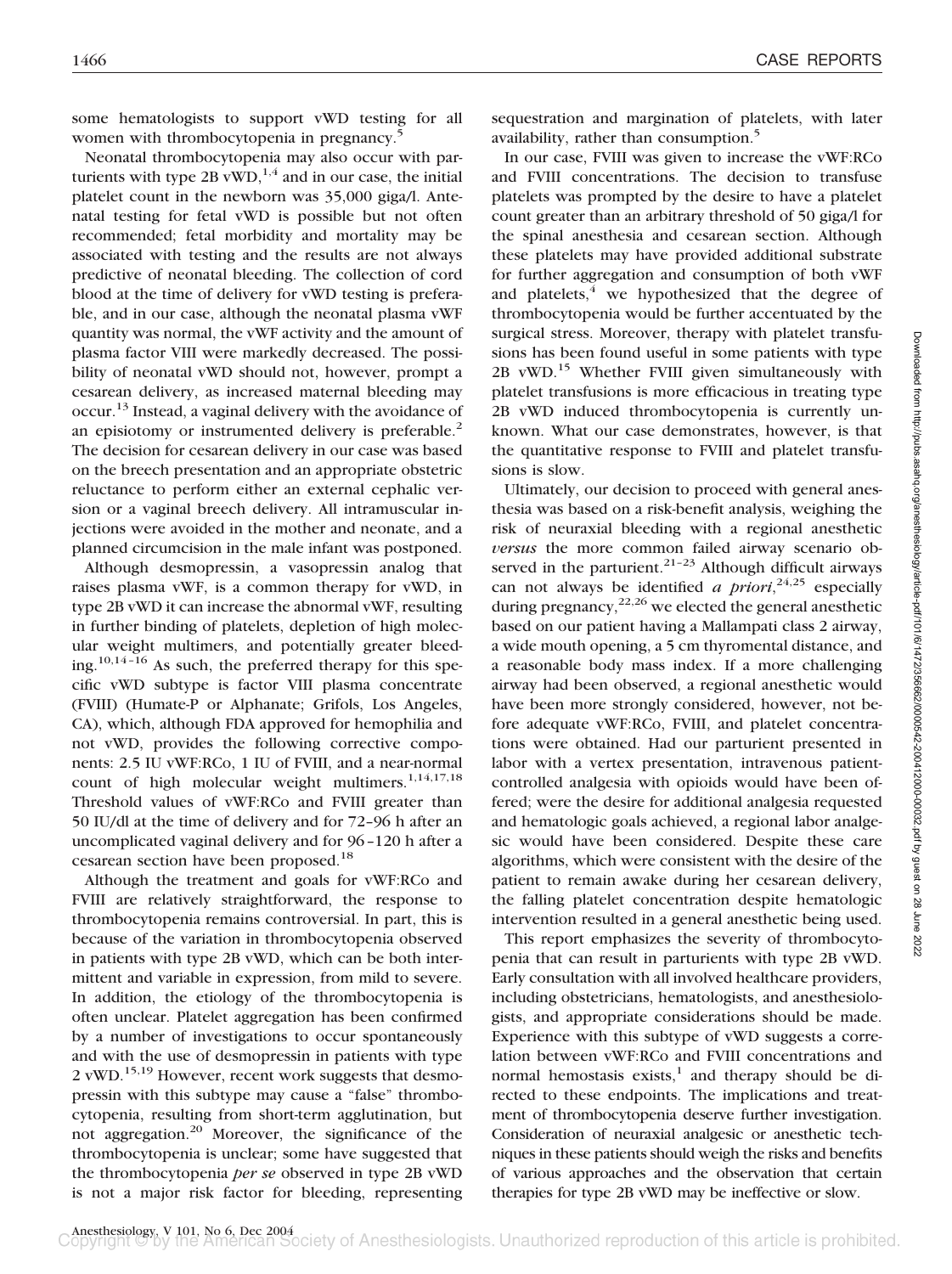### **References**

1. Nichols WC, Ginsburg D: von Willebrand Disease. Medicine 1997; 76:1–20 2. Fausett B, Silver RM: Congenital disorders of platelet function. Clin Obstet Gynecol 1999; 42:390–405

3. Ruggeri ZM, Pareti FI, Mannucci PM, Ciavarella N, Zimmerman TS: Heightened interaction between platelets and factor VIII/von Willebrand factor in a new subtype of von Willebrand's disease. N Engl J Med 1980; 302:1047–51

4. Mathew P, Greist A, Maahs JA, Lichtenberg EC, Shapiro AD: Type 2B vWD: The varied clinical manifestations in two kindreds. Haemophilia 2003; 9:137–44

5. Giles AR, Hoogendoorn H, Benford K: Type IIB von Willebrand's disease presenting as thrombocytopenia during pregnancy. Br J Haematol 1987; 67: 349–53

6. Conti M, Mari D, Conti E, Muggiasca ML, Mannucci PM: Pregnancy in women with different types of von Willebrand Disease. Obstet Gynecol 1986; 68:282–5

7. Sadler JE, Grainick HR: A new classification for von Willebrand disease. Blood 1994; 84:676–9

8. Ginsberg D, Bowie EJ: Molecular genetics of von Willebrand disease. Blood 1992; 79:2507–19

9. Ginsberg D, Sadler JE: von Willebrand disease: A database of point mutations, insertions, and deletions. Thromb Haemost 1993; 69:177–84

10. Facey DA, Favaloro EJ, Koutts J, Berndt MC, Hertzberg MS: Identification and characterization of a novel mutation in von Willebrand factor causing type 2B von Willebrand's disease. Br J Haematol 1999; 105:538–41

11. Kadir RA, Lee CA, Sabin CA, Pollard D, Economides DL: Pregnancy in women with von Willebrand's disease or factor XI deficiency. Br J Obstet Gynaecol 1998; 105:314–21

12. Chediak JR, Alban GM, Maxey B: von Willebrand's disease and pregnancy: Management during delivery and outcome of offspring. Am J Obstet Gynecol 1986; 155:618–24

13. Burlingame J, McGaraghan A, Kilpatrick S, Hambleton J, Main E, Laros RK: Maternal and fetal outcomes in pregnancies affected by von Willebrand disease type 2. Am J Obstet Gynecol 2001; 184:229–30

14. Nitu-Whalley IC, Griffioen A, Harrington C, Lee CA: Retrospective review of the management of elective surgery with desmopressin and clotting factor concentrates in patients with von Willebrand disease. Am J Hematol 2001; 66:280–4

15. Rick ME, Williams SB, Sacher RA, McKeown LP: Thrombocytopenia associated with pregnancy in a patient with type IIB von Willebrand's disease. Blood 1987; 69:786–9

16. Rauch R, Budde U, Schneppenheim R, Ries M, Girisch M, Klinge J: A 2-year old boy with recurrent severe bleeding: von Willebrand type 2B and ITP-or von Willebrand type 2B alone? Eur J Pediatr 1999; 158:S171–3

17. United Kingdom Haemophilia Centre Doctors' Organisation (UKHCDO): Guidelines on the selection and use of therapeutic products to treat haemophilia and other hereditary bleeding disorders. Haemophilia 2003; 9:1–23

18. Walker ID, Walker JJ, Colvin BT, Letsky EA, Rivers R, Stevens R: Investigation and management of haemorrhagic disorders in pregnancy. J Clin Path 1994; 47:100–8

19. Holmberg L, Nilsson IM, Borge L, Gunnarsson M, Sjorin E: Platelet aggregation induced by 1-desamino-8-D-arginine vasopressin (DDAVP) in type IIB von Willebrand's disease. N Engl J Med 1983; 309:816–21

20. Casonato A, Steffan A, Pontara E, Zucchetto A, Rossi C, De Marco L, Girolami A: Post-DDAVP thrombocytopenia in type 2B von Willebrand disease is not associated with platelet consumption: failure to demonstrate glycocalicin increase or platelet aggregation. Thromb Haemost 1999; 81:224–8

21. Rocke DA, Murray WB, Rout CC, Gouws E: Relative risk analysis of factors associated with difficult intubation in obstetric anesthesia. ANESTHESIOLOGY 1992; 77:67–73

22. Hawthorne L, Wilson R, Lyons G, Dresner M: Failed intubation revisited: 17-yr experience in a teaching maternity unit. Br J Anaesth 1996; 76:680–4

23. Pilkington S, Carli F, Dakin MJ, Romney M, De Witt KA, Dore CJ, Cormack RS: Increase in Mallampati score during pregnancy. Br J Anaesth 1995; 74: 638–42

24. Tse JC, Rimm EB, Hussain A: Predicting difficult endotracheal intubation in surgical patients. Anesth Analg 1995; 81:254–8

25. Bellhouse CP, Dore C: Criteria for estimating likelihood of difficulty of endotracheal intubation with the Macintosh laryngoscope. Anaesth Intensive Care 1988; 16:329–337

26. Barnardo PD, Jenkins JG: Failed tracheal intubation in obstetrics: A 6-year review in a UK region. Anaesthesia 2000; 55:690–4

Anesthesiology 2004; 101:1467–70 © 2004 American Society of Anesthesiologists, Inc. Lippincott Williams & Wilkins, Inc.

## Spinal Epidural Hematoma after Spinal Anesthesia in a Patient Treated with Clopidogrel and Enoxaparin

*Rainer J. Litz, M.D.*,\* *Birgit Gottschlich, M.D.*,\* *Sebastian N. Stehr, M.D.*†

IN recent years newly developed antiplatelet drugs such as the thienopyridine derivatives ticlopidine and clopidogrel are being increasingly used in patients with cardiovascular disease. Knowledge of their pharmacokinetics is crucial for appropriate perioperative care. Therefore, updated guidelines for the concomitant use of these drugs and locoregional anesthesia have been issued by the American Society of Regional Anesthesia and Pain Medicine<sup>1</sup> and by European societies of anesthesiologists<sup>2</sup> concerning a risk-benefit ratio as well as specific time intervals that should be maintained between the last drug administration and performance of neuroaxial blocks or withdrawal of catheters. Because of

differences in pharmacokinetics, a free interval of at least 7 days for clopidogrel and of 10–14 days for ticlopidine is recommended before performance of central neuraxial blocks (provided that platelet count and coagulation time are in a normal range). Concurrent use of additional medication affecting clotting mechanisms may increase the risk of bleeding disorders. We report a patient transferred to our hospital with a history of clopidogrel intake who received low molecular weight heparin for prophylaxis of thromboembolism in the perioperative course of difficult and traumatic spinal anesthesia. Despite maintaining a free interval of 7 days after the last clopidogrel intake, adhering to guidelines concerning low molecular heparin application, and despite the fact that clotting tests were normal, spinal epidural hematoma developed after spinal anesthesia.

#### **Case Report**

A 81-yr-old woman (height, 160 cm; weight, 75 kg) with American Society of Anesthesiologists physical status III had received spinal anesthesia for elective fasciotomy and perforator vein ligation because of a lower limb ulceration. Her medical history included ischemic heart

<sup>\*</sup> Staff Anesthesiologist, † Resident, Department of Anesthesiology and Critical Care Medicine, University Hospital Dresden, Technical University Dresden.

Received from the Department of Anesthesiology and Critical Care Medicine, University Hospital Dresden, Technical University Dresden, Dresden, Germany. Submitted for publication March 16, 2004. Accepted for publication July 2, 2004. Support was provided solely from institutional and/or departmental sources.

Address correspondence to Dr. Litz: Department of Anesthesiology and Critical Care Medicine, University Hospital Carl Gustav Carus, Fetscherstrasse 74, 01307 Dresden, Germany. Address electronic mail to: rainer.litz@mailbox.tudresden.de. Individual article reprints may be purchased through the Journal Web site, www.anesthesiology.org.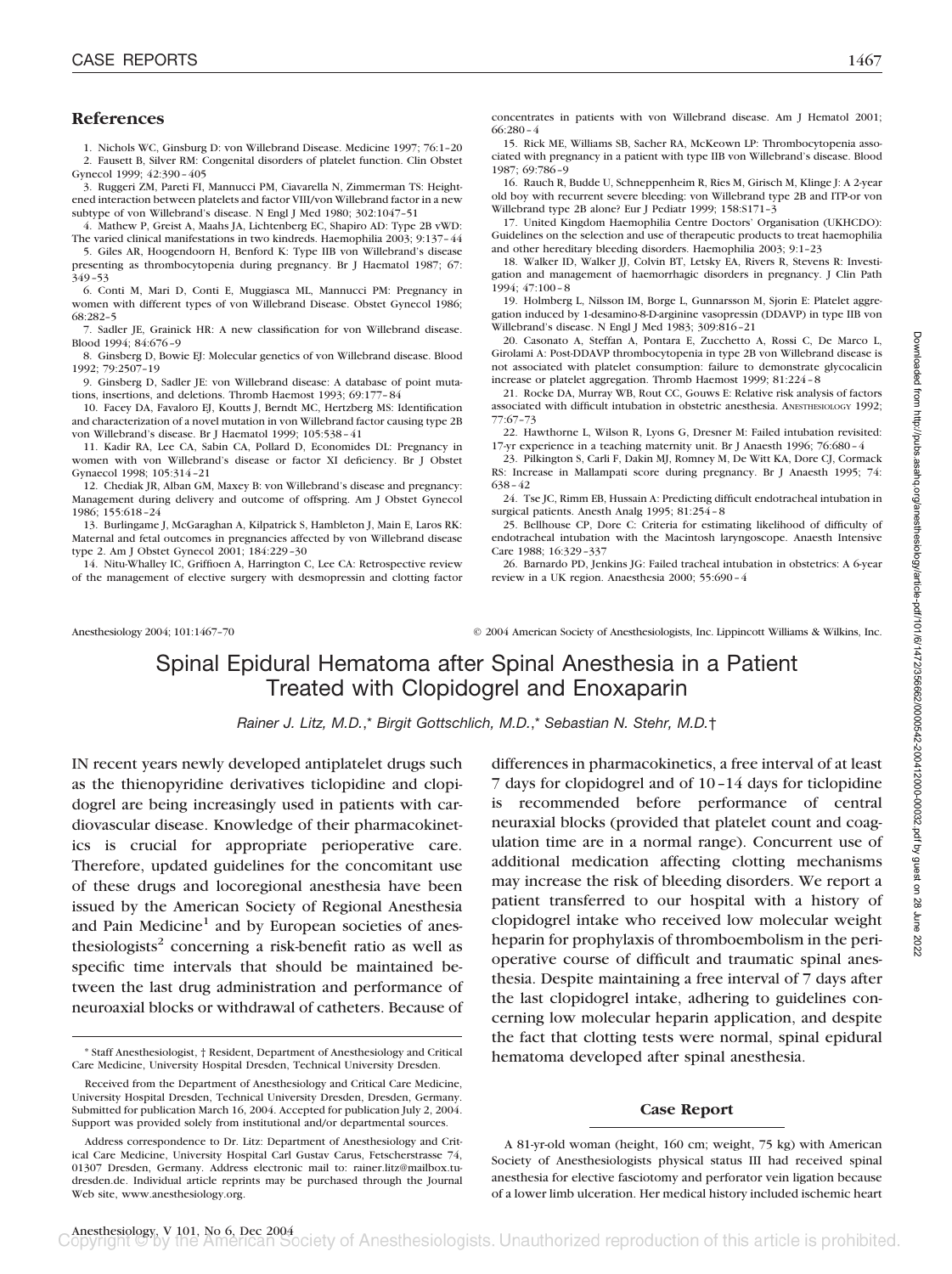

**Fig. 1. T2 sagittal magnetic resonance image showing the large extension of the hematoma (***arrows***), as well as its heterogeneity.**

disease grade II (Canadian Cardiovascular Society angina classification) with atrial fibrillation, compensated renal insufficiency (creatinine clearance 34 ml/min), hypertension, and insulin-dependent diabetes. Her oral medication included molsidomine (Corvaton™; Aventis Pharma Deutschland GmbH, Bad Soden, Germany), piretanide/ramipril (Arelix ACE™; Aventis Pharma Deutschland GmbH), spironolactone/ furosemide (Furorese™; Hexal AG, Holzkirchen, Germany), metoprolol (Beloc zok™; AstraZeneca GmbH, Wedel, Germany), and xipamid (Aquaphor™; Lilly Deutschland GmbH, Bad Homburg, Germany) for treatment of hypertension, ischemic heart disease, and renal insufficiency. Diabetes was treated with subcutaneous insulin. In addition, she was treated daily with 75 mg clopidogrel (Iscover™; Bristol-Myers Squibb GmbH, München, Germany) for ischemic heart disease which was discontinued 7 days before surgery.

Preoperatively the activated partial thromboplastin time was 39 s (normal range, 30–40 s), the prothrombin time was 85% (normal range, 70–120%) and the international normalized ratio was 1.02 (therapeutic level, 2-4.5), platelet count was  $161 \times 10^9/1$ , at the lower limit of the normal range  $(150 \times 10^9/1 - 400 \times 10/1)$ .

Spinal anesthesia was performed by an experienced staff anesthesiologist using a 22-gauge Sprotte needle. However, the first attempt failed at L3–4 because of repeated bone contact as well as a sanguine puncture presumed to be outside the epidural space. At the L4–5 level subarachnoid puncture was performed uneventfully in the first attempt and 3 ml of plain bupivacaine 0.5% was injected. Within 10 min maximum level of sensory block reached the T8 dermatome. Surgery was performed uneventfully and the regression of the block was complete within 4 h. The patient was mobilized on the evening of the day of surgery. For prophylaxis of thromboembolism the patient received two doses of low molecular weight heparin (enoxaparin) 40 mg 8 and 36 h after lumbar puncture. During the second postoperative night, 4 h after the second enoxaparin administration, the patient complained of voiding difficulty, and a urinary catheter was applied. At that time neither sensory nor motor deficiency was observed. On the morning of the second postoperative day the patient complained of numbness and weakness in both lower limbs. No back pain was reported. Emergency magnetic resonance imaging revealed spinal epidural hematoma extending from T12 to L3, with a maximum diameter between T12 and L1 (figs. 1–3). The patient was transferred to the university hospital and presented with lower paraplegia and a Th12



**Fig. 2. T2 axial magnetic resonance image showing the hematoma (L2).**

sensory loss. Emergency decompressive laminectomy was performed 20 h after the first signs of bladder dysfunction were observed. Before the second surgical procedure coagulation profile was documented as activated partial thromboplastin time 44, prothrombin time 81, international normalized ratio 1.22, and a platelet count of  $216 \times 10^9$ /l. The operative site showed a partially liquid and partially organized hematoma, which was difficult to resect as organized parts showed strong adhesion to the conus and seemed to obstruct epidural veins. No lesions related to puncture or vessel malformations were seen.

Postoperatively, the patient could partially be mobilized and only slowly recovered from her neurologic deficiencies. Three weeks after laminectomy sensory deficiency up to T12 and motor block Bromage 2 were documented.



**Fig. 3. T1 axial magnetic resonance image showing the hematoma (L2).**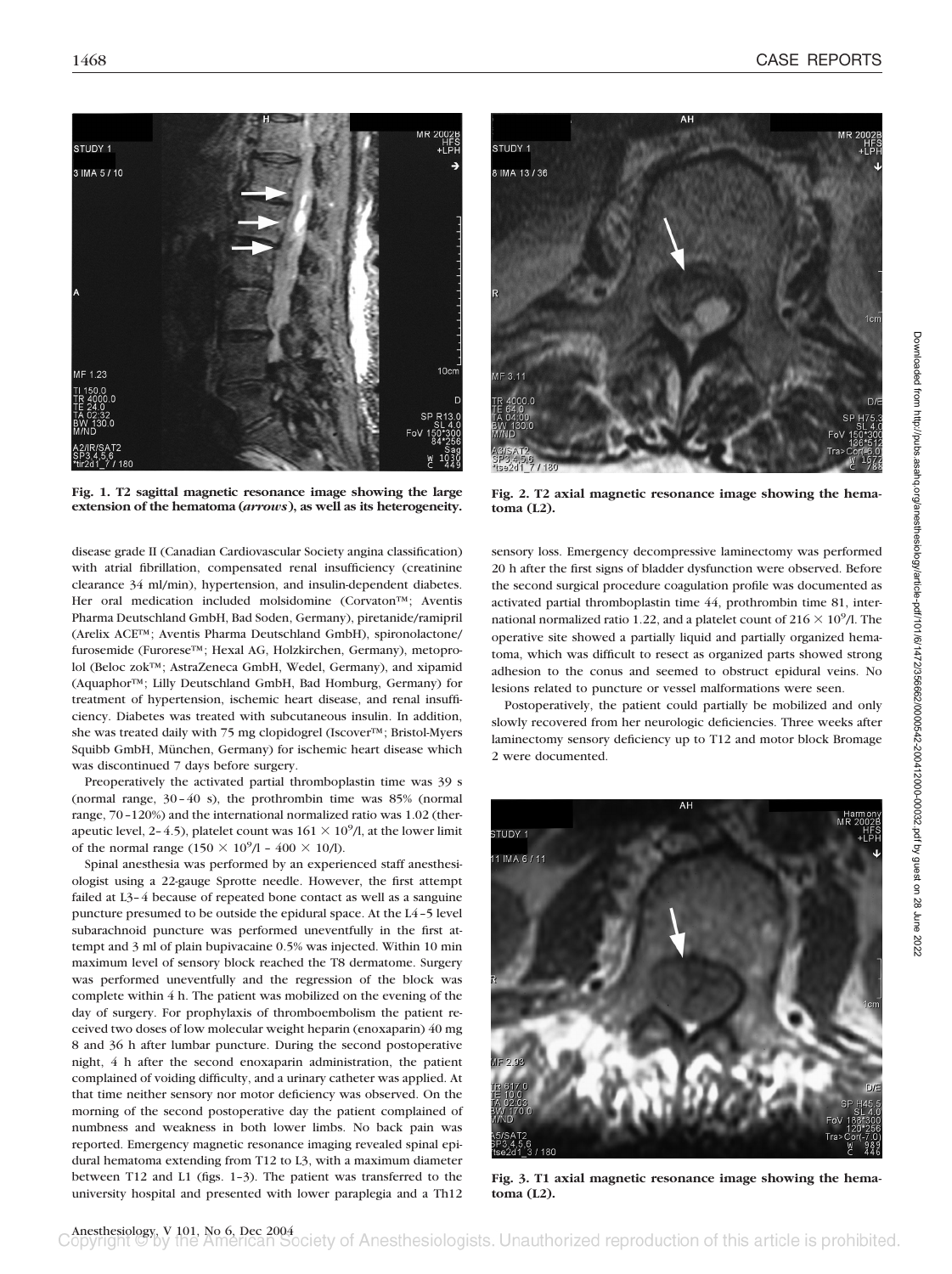### **Discussion**

Beneficial effects have been demonstrated for new antiplatelet drugs in cardiovascular patients, especially for thienopyridine derivatives in preventing stroke.<sup>3-5</sup> As an increasing number of patients is treated with these drugs, anesthetists must be familiar with their mechanism of action. In Europe two orally applicable adenosine diphosphate receptor antagonists are available that differ in clinical pharmacology. Both drugs inhibit platelet aggregation by noncompetitive nonreversible interaction with the adenosine diphosphate  $(P2Y_{12})$  receptor on the outer platelet surface. Blockade leads to an inhibition of adenosine diphosphate mediated platelet activation *via* an increase in intracellular cyclic adenine monophosphate. In addition, release of calcium, fibrinogen, and serotonin that usually boost platelet activation is averted. Concurrently, alteration of GP IIb/IIIa conformation is inhibited.<sup>6</sup>

Clopidogrel is six times more potent than ticlopidine<sup>7</sup> and is therefore effective within 3–7 (ticlopidine, 8–10) days after its application.<sup>8</sup> Normalization of platelet function is restored accordingly to the half-life time of platelets within 7 days (ticlopidine,  $7-14$  days).<sup>9</sup> In an animal model high-dose aprotinin partially reversed the effects of clopidogrel.10 Platelet transfusion is the only effective treatment in cases of severe bleeding in humans.<sup>6</sup>

For clopidogrel a therapy-free interval of 7 days is recommended before performance of neuraxial blocks.<sup>1,11</sup> In our patient 7 days, as recommended, were maintained and no sustaining clopidogrel impact was suspected.

Nevertheless, an epidural hematoma developed after spinal anesthesia. No case of epidural hematoma occurrence after central neuraxial block performance has been previously reported in patients shortly after a 7 day clopidogrel therapy-free interval. The first sign of epidural bleeding was bladder dysfunction, which was not considered unusual by the nursing staff at that time after spinal anesthesia in a patient of that age. Onset of sensory and motor deficiencies were delayed by approximately 12 h. Once discovered, magnetic resonance imaging was performed immediately and the patient was transferred to our hospital for laminectomy.

We consider four points to be of possible importance in this case:

- First, sanguine puncture occurred, which has been shown to be a general risk factor in development of spinal hematoma.<sup>12,13</sup> Even though in the first attempt it was presumed that the epidural space was not reached, puncture of an epidural vein can not be excluded.
- Second, as the platelet count was at the lower limit of normal range, platelet regeneration may have been reduced, hence prolonging the effect of the adenosine diphosphate antagonist.
- Third, the exact response to subcutaneous low molec-

ular weight heparin therapy in our patient remains speculative, as subcutaneous blood flow may vary considerably interindividually in the elderly and may result in therapeutic anticoagulation. A further risk factor might have been the moderate impairment of renal function. A linear correlation between antifactor Xa concentrations and renal function has recently been demonstrated in patients receiving low molecular weight heparin, and the authors concluded that a dose adjustment is necessary in patients with a creatinine clearance of less than  $30 \text{ ml/min}$ .<sup>14</sup> In an older retrospective study even clearance rates lower than 40 ml/min were associated with higher antifactor Xa concentrations.15 In our patient the clearance was slightly greater than 30 ml/min.

• Finally, a 7–10 day therapy-free interval before operative procedures is recommended according to some manufacturer guidelines.<sup>16</sup> The additive effect of anticoagulatory drugs acting at different sites of the coagulatory cascade should not be underestimated.

In summary, several factors may have equally contributed to the occurrence of an epidural hematoma in our patient. For thienopyridine derivatives clinical possibilities of testing thrombocyte function are limited.<sup>17</sup> This case further underscores the necessity of close neurologic monitoring after spinal anesthesia, especially in applying locoregional anesthetic techniques shortly after the recommended therapy-free interval of clopidogrel.

### **References**

1. Horlocker TT, Wedel DJ, Benzon H, Brown DL, Enneking FK, Heit JA, Mulroy MF, Rosenquist RW, Rowlingson J, Tryba M, Yuan CS: Regional anesthesia in the anticoagulated patient: Defining the risks (the second ASRA Consensus Conference on Neuraxial Anesthesia and Anticoagulation). Reg Anesth Pain Med 2003; 28:172–97

2. Buerkle H, Van Aken H, Buettner J, Riess H: Regional anaesthesia and thromboembolism prophylaxis/anticoagulation: Revised guidelines of the German Society of Anaesthesiology and Intensive Care Medicine [in German] Anästhesiologie und Intensivmedizin 2003; 44:218–30

3. Hass WK, Easton JD, Adams HP Jr, Pryse-Phillips W, Molony BA, Anderson S, Kamm B: A randomized trial comparing ticlopidine hydrochloride with aspirin for the prevention of stroke in high-risk patients. Ticlopidine Aspirin Stroke Study Group. N Engl J Med 1989; 321:501–7

4. Albers GW, Amarenco P, Easton JD, Sacco RL, Teal P: Antithrombotic and thrombolytic therapy for ischemic stroke. Chest 2001; 119:300S–20

5. A randomised, blinded, trial of clopidogrel versus aspirin in patients at risk of ischaemic events (CAPRIE). CAPRIE Steering Committee. Lancet 1996; 348: 1329–39

6. Kam PC, Nethery CM: The thienopyridine derivatives (platelet adenosine diphosphate receptor antagonists), pharmacology and clinical developments. Anaesthesia 2003; 58:28–35

7. Steinhubl SR, Tan WA, Foody JM, Topol EJ: Incidence and clinical course of thrombotic thrombocytopenic purpura due to ticlopidine following coronary stenting. EPISTENT Investigators. Evaluation of Platelet IIb/IIIa Inhibitor for Stenting. JAMA 1999; 281:806–10

8. Savcic M, Hauert J, Bachmann F, Wyld PJ, Geudelin B, Cariou R: Clopidogrel loading dose regimens: Kinetic profile of pharmacodynamic response in healthy subjects. Semin Thromb Hemost 1999; 25 Suppl 2:15–9

9. Weber AA, Braun M, Hohlfeld T, Schwippert B, Tschope D, Schror K: Recovery of platelet function after discontinuation of clopidogrel treatment in healthy volunteers. Br J Clin Pharmacol 2001; 52:333–6

10. Herbert JM, Bernat A, Maffrand JP: Aprotinin reduces clopidogrel-induced prolongation of the bleeding time in the rat. Thromb Res 1993; 71:433–41

11. Gogarten W, Van Aken H, Buettner J, Riess H, Buerkle H: Neuroaxial regional anaesthesia in patients receiving antithrombotic drugs [in German]. Anästhesiologie und Intensivmedizin 2003; 44:218–30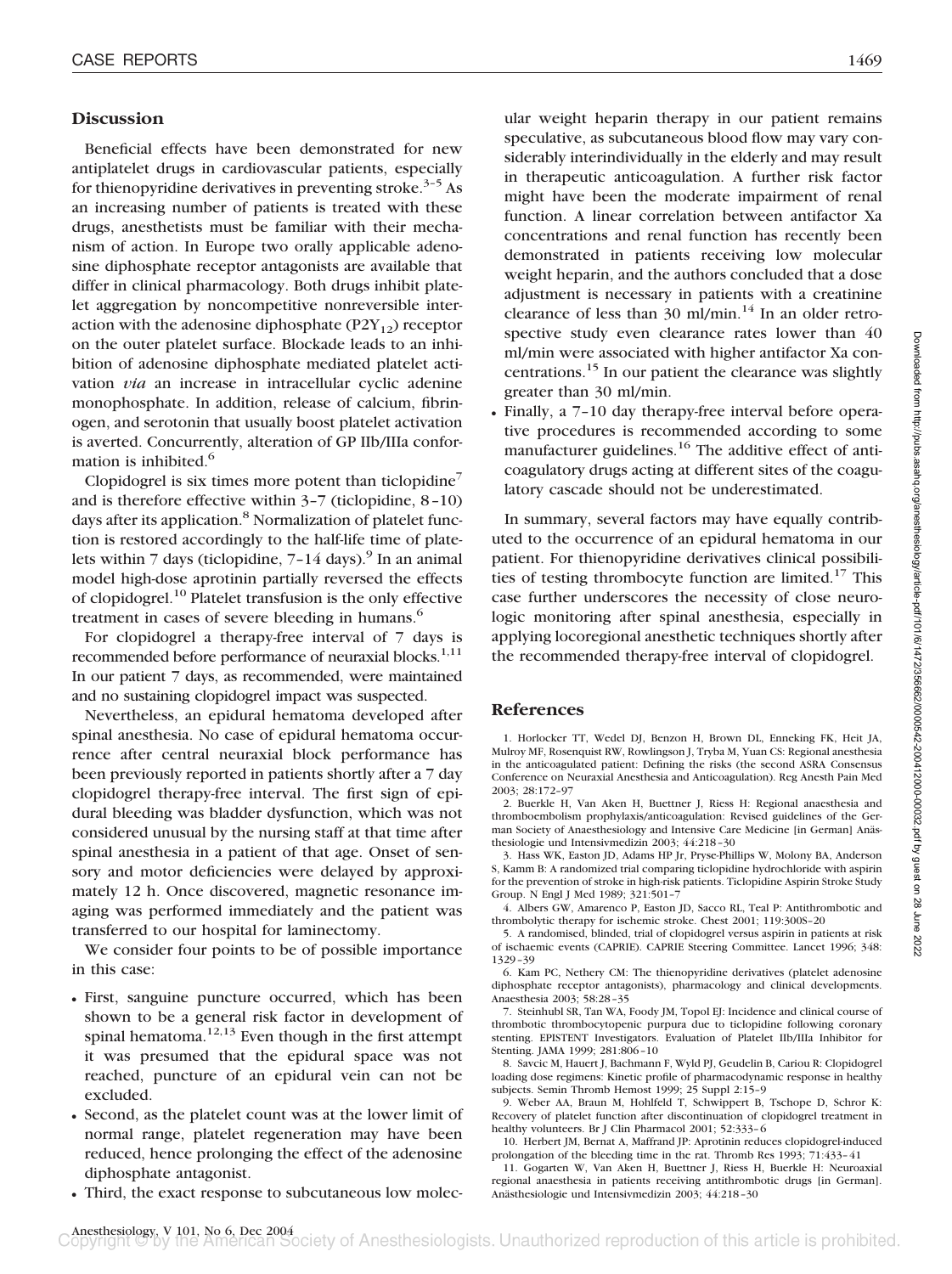12. Vandermeulen EP, Van Aken H, Vermylen J: Anticoagulants and spinalepidural anesthesia. Anesth Analg 1994; 79:1165–77

13. Schmidt A, Nolte H: Subdural and epidural hematomas following epidural anesthesia: A literature review [in German]. Anaesthesist 1992; 41:276–84

14. Chow SL, Zammit K, West K, Dannenhoffer M, Lopez-Candales A: Correlation of antifactor Xa concentrations with renal function in patients on enoxaparin. J Clin Pharmacol 2003; 43:586–90

15. Becker RC, Spencer FA, Gibson M, Rush JE, Sanderink G, Murphy SA, Ball

SP, Antman EM: Influence of patient characteristics and renal function on factor Xa inhibition pharmacokinetics and pharmacodynamics after enoxaparin administration in non-ST-segment elevation acute coronary syndromes. Am Heart J 2002; 143:753–9

16. Kozek-Langenecker SA: Locoregional anesthesia and blood coagulation: Impact of new antiplatelet drugs [in German]. Anaesthesist 2003; 52:549–63

17. Narchi P: Spinal anaesthesia and the use of anticoagulants. Best Pract Res Clin Anaesthesiol 2003; 17:443–9

Anesthesiology 2004; 101:1470–1 © 2004 American Society of Anesthesiologists, Inc. Lippincott Williams & Wilkins, Inc.

# Transient Profound Neurologic Deficit Associated with Thoracic Epidural Analgesia in an Elderly Patient

*Adam K. Jacob, M.D.*,\* *James C. Borowiec, M.D.*,\* *Timothy R. Long, M.D.*,† *Michael J. Brown, M.D.*,† *Charlotte H. Rydberg, M.D.*,‡ *C. Thomas Wass, M.D.*§

PERIOPERATIVE epidural analgesia has been reported to improve patient outcome after thoracic surgery. Unfortunately, this procedure is not devoid of inherent potential risk. Specifically, numerous case reports describing neurologic deficits resulting from direct needle trauma or epidural mass effect (*e.g.*, hematoma or abscess) have been published. $1-3$  We report a unique case of transient, yet profound, neurologic deficit that resulted from an unusual epidural mass.

### **Case Report**

A 91 yr-old, 152-cm, 52-kg female was scheduled to undergo elective thoracotomy for repair of a symptomatic type III paraesophageal hiatal hernia using the Belsey Mark intravenous procedure. Her past medical history was remarkable for well-controlled hypertension, primary cancer of the breast, colon, and bladder (all treated without recurrence), chronic anemia, glaucoma, and profound kyphosis (Cobb angle 72°) secondary to osteoporosis. Medications included ranitidine, raloxifene hydrochloride, verapamil, vitamin B12, iron supplements, latanoprost, and timolol maleate.

Two hours before surgery she received 5000 U unfractionated heparin subcutaneously for deep venous thrombosis prophylaxis. On arrival in the operating room, sterile placement of a T6–7 epidural catheter was attempted unsuccessfully. The patient was repositioned, and catheter placement attempted at the T7–8 interspace resulted in dural puncture. A third attempt at the T8–9 level proved successful, as there was a discrete identification of the epidural space (*i.e.*, loss-ofresistance) and the catheter was advanced 4 cm without difficulty. Catheter aspiration was negative for blood, and no discernible neurologic or hemodynamic changes resulted from a 3-ml test dose of lidocaine 1.5% with 1:200,000 epinephrine. Subsequently, the patient was placed supine, general anesthesia was induced, and the epidural catheter was loaded with 4 ml bupivacaine 0.25% plus 0.4 mg hydromorphone. Shortly thereafter, an epidural infusion of 0.075% bupivaDownloaded from http://pubs.asahq.org/anesthesiology/article-pdf/101/6/1472/356662/0000542-200412000-00032.pdf by guest on 28 June 2022

caine with hydromorphone  $5 \mu g/ml$  was initiated (and maintained postoperatively) at 6 ml/h.

Postoperatively, she reported good analgesia from the time of arrival in the postanesthesia care unit through the morning hours of the second postoperative day. During the afternoon of postoperative day 2, she developed profound bilateral lower extremity weakness. She denied back pain and was noted to be afebrile. Physical examination confirmed complete bilateral lower extremity paralysis with areflexia and absence of bilateral great toe proprioception. Light touch and temperature sensations were also diminished. Of note, she had received a total volume of approximately 220 ml of epidural infusate since the time of catheter placement. After confirming her coagulation status was normal, the epidural catheter was promptly removed, and emergent neurosurgical consultation and magnetic resonance imaging were obtained. Magnetic resonance imaging revealed an epidural mass in the dorsal left lateral aspect of the spinal canal extending from T6 to T9 with anterolateral spinal cord displacement and compression (fig. 1). Interestingly, the mass was initially thought to be an epidural hematoma. However, upon closer scrutiny of the magnetic resonance scan with our neuroradiologist (Dr. Rydberg), these images revealed features that were more characteristic of a nonheme-containing fluid. Specifically, the T2-weighted image intensity of the mass was consistent with a high watercontent containing fluid (*e.g.*, cerebrospinal fluid, local anesthetic, or opioid) with only a scant amount of blood (fig. 1).

The duration from discontinuation of the epidural infusion and completion of magnetic resonance imaging was approximately 90 min. During this time, the patient gradually regained lower extremity motor function. Within 2 h of discontinuing the epidural infusion, the neurologic deficits completely resolved, thereby circumventing the need for emergent surgical decompression. The remainder of her hospital stay was uneventful and she was discharged to an acute rehabilitation facility on postoperative day 7 with no adverse sequelae.

### **Discussion**

We report a unique case of transient profound neurologic deficit in an elderly patient. To our knowledge, this is the first reported case of analgesic infusate and epidural cerebrospinal fluid causing clinically significant spinal cord compression.

Complications of epidural anesthesia include but are not limited to back pain, postdural puncture headache, infection, intravascular injection, inadvertent subdural or intrathecal injection resulting in high neuraxial blockade, arachnoiditis, epidural hematoma, anterior spinal artery thrombosis, and transient or persistent neurologic

<sup>\*</sup> Resident in Anesthesiology, † Assistant Professor of Anesthesiology, § Associate Professor of Anesthesiology, Department of Anesthesiology; ‡ Assistant Professor of Radiology, Department of Radiology.

Received from the Departments of Anesthesiology and Radiology, Mayo Clinic and Mayo Foundation, Rochester, Minnesota.Submitted for publication March 25, 2004. Accepted for publication July 2, 2004. Support was provided solely from institutional and/or departmental sources.

Address reprint requests to Dr. Wass: Department of Anesthesiology, Mayo Clinic, 200 First Street, S.W., Rochester, MN 55905. Address electronic mail to: wass.thomas@mayo.edu. Individual article reprints may be purchased through the Journal Web site, www.anesthesiology.org.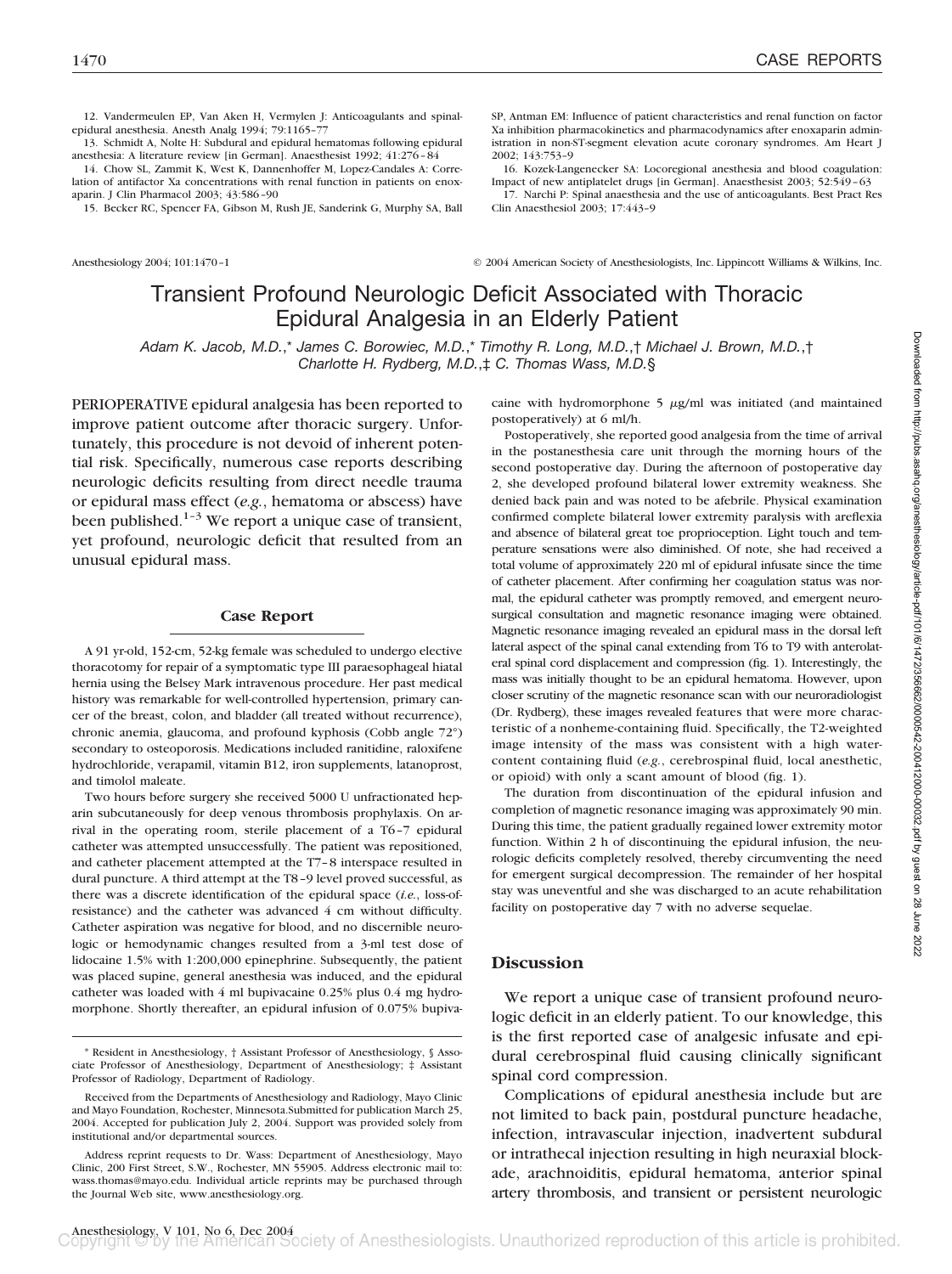

**Fig. 1. T2 weighted sagittal (***a***) and axial (***b***) magnetic resonance images depicting a large epidural mass (***arrows***) in the dorsal left lateral aspect of the spinal canal extending from T6 to T9 with anterolateral spinal cord displacement and compression (***chevron***). The epidural mass was predominantly clear fluid (***i.e.***, cerebrospinal fluid and analgesic infusate;** *large arrows***) with only a scant amount of blood (***small arrow***).**

injury.<sup>1-3</sup> With regard to neurologic injury, spinal cord damage may result from direct needle trauma, epidural hematoma formation, epidural abscess, arachnoiditis, or compromised vascular supply (*e.g.*, injury or spasm of the spinal arteries). $3$  We believe the etiology of our observation was multifactorial. Specifically, dural puncture likely caused extravasation of cerebrospinal fluid into the epidural space. More importantly, the epidural infusate continuously added further volume to this expanding mass, which was particularly problematic because of the advanced age of the patient and severe kyphosis.

In the setting of normal neuraxial anatomy, epidural fluid is readily redistributed longitudinally along the craniocaudal axis, laterally towards the paravertebral region, or anteriorly.<sup>4</sup> In elderly patients or patients with abnormal anatomy (*i.e.*, severe kyphosis), dispersion of the fluid longitudinally and laterally may be limited, thereby resulting in anterior dispersion (*i.e.*, the pathway offering minimal tissue resistance). $4$  In our patient, this resulted in mass effect and spinal cord compression. Motor deficit without sensory deficit likely resulted from disruption of anterior horn cells as the spinal cord was compressed against the thoracic vertebral bodies.

When faced with new onset neurologic deficits in

patients receiving epidural analgesia, a neuraxial mass must be expeditiously excluded from the differential diagnosis. In addition to making a prompt diagnosis, it has been suggested that surgical decompression should be performed within 8 h of neurologic deficit onset for complete recovery to occur.<sup>5</sup>

In summary, we report a unique case of transient profound neurologic deficit resulting from accumulation of epidural analgesic infusate and epidural cerebral spinal fluid. In our case, we observed early recognition of the epidural mass and discontinuation of the epidural infusion circumvented surgical intervention yet resulted in complete resolution of the profound deficit.

### **References**

1. Brookman CA, Rutledge ML: Epidural abscess: case report and literature review. Reg Anesth Pain Med. 2000; 25:428–31

2. Stroud CC, Markel D, Sidhu K: Complete paraplegia as a result of regional anesthesia. J Arthroplasty 2000; 15:1064–7

3. Kasai T, Yaegashi K, Hirose M, Tanaka Y: Spinal cord injury in a child caused by an accidental dural puncture with a single-shot thoracic epidural needle. Anesth Analg 2003; 96:65–7

4. Usubiaga JE, Wikinski JA, Usubiaga LE: Epidural pressure and its relation to spread of anesthetic solutions in epidural space. Anesth Analg 1967; 46:440–6

5. Vandermeulen EP, Van Aken H, Vermylen J: Anticoagulants and spinalepidural anesthesia. Anesth Analg 1994; 79:1165–77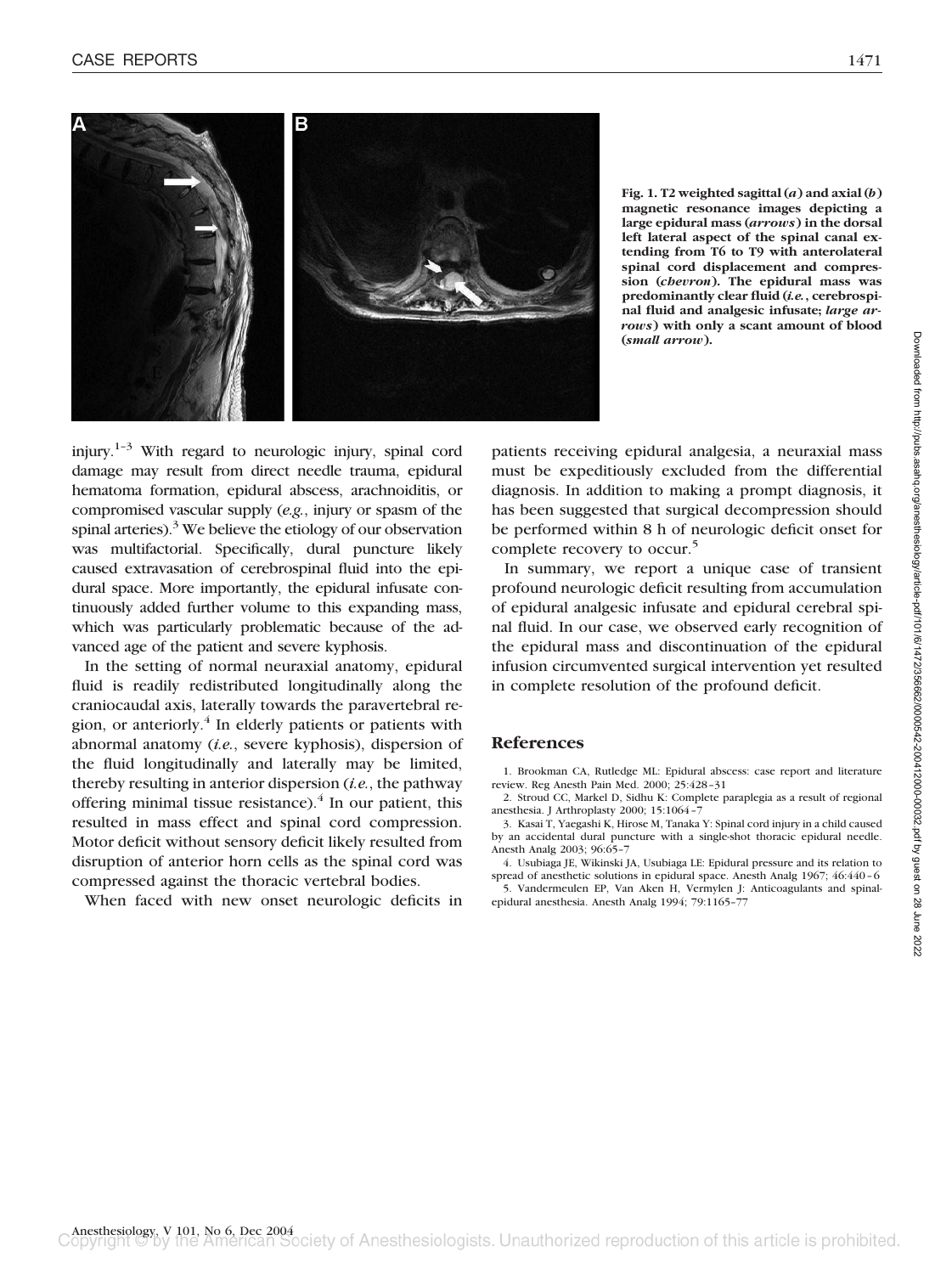Anesthesiology 2004; 101:1472–4 © 2004 American Society of Anesthesiologists, Inc. Lippincott Williams & Wilkins, Inc.

## Sacral Postherpetic Neuralgia and Successful Treatment Using a Paramedial Approach to the Ganglion Impar

*Russell K. McAllister, M.D.*,\* *Brad W. Carpentier, M.D.*,† *Gerald Malkuch, M.D.*‡

POSTHERPETIC neuralgia (PHN) is one of the most difficult problems encountered by physicians.<sup>1</sup> Sympathetic nerve blockade has been used with variable success as a component of therapy for PHN in cranial, cervical, thoracic, and lumbar distributions. Sacral dermatomal involvement of PHN occurs in only 3% of patients.<sup>2</sup> To our knowledge, sympathetic blockade of the ganglion impar (Ganglion of Walther) has never been described as a useful therapy for PHN of the sacral dermatomes. We present a patient with PHN in a sacral distribution who had an excellent response to blockade of the ganglion impar using a paramedial approach to the ganglion.

### **Case Report**

A 74-yr-old woman presented to the pain clinic for evaluation of PHN in the sacral distribution. Her zoster outbreak had occurred 7 months previously with severe rectal and vaginal pain followed several days later by a characteristic cutaneous eruption in the vulvar and perianal distribution. She was diagnosed with acute herpes zoster infection and treated with a course of valacyclovir. Within a few weeks, the cutaneous eruptions cleared; however, the perineal pain persisted. Further evaluation revealed no evidence of gynecologic or rectal abnormalities. Work-up for kidney, bladder, or sexually transmitted infections was negative. She denied any urinary frequency or incontinence. A diagnosis of PHN in the sacral distribution was made, and the patient was treated with Neurontin and tramadol with limited improvement in symptoms.

She was referred to our clinic for further evaluation. Initial physical examination revealed that she sat on one hip on a padded cushion as a result of her discomfort. Examination of the genital and rectal areas revealed no visible abnormalities. She was noted to have allodynia of the external genitalia and in the perirectal area. There were no areas of anesthesia noted. She described her pain as sharp and burning and noted painful bowel movements as well as dyspareunia. She initially received a caudal epidural steroid injection, which gave some mild relief of her symptoms near the coccyx but no relief of her vaginal and rectal pain. On her follow-up visit, she was treated with blockade of the ganglion impar using 12 ml of 0.25% bupivacaine and 40 mg of triamcinolone using a paramedial approach and 22-gauge 3.5-inch spinal needle (Becton-Dickinson, Franklin Lakes, NJ) prepared with



**Fig. 1. Preparation of 22-gauge 3.5" spinal needle.**

two 110-degree bends (fig. 1). She reported immediate relief of her painful symptoms in the perineal area. Telephone follow-up at 1week and 2 and 3 months revealed continued relief of 85–90% of her painful symptoms. She reported that she was able to return to normal activities and only occasionally experienced "minimal" pain in the perineum. At 5-month follow-up, the pain had gradually returned to approximately 80% of the pretreatment level. Repeat blockade of the ganglion impar in the same manner reestablished the pain relief. She has now received three ganglion impar blocks with an average period of relief lasting approximately 5 months. She has been extremely pleased with the results.

## **Discussion**

*Varicella zoster* virus, a member of the herpes virus family, is a significant cause of morbidity. The incidence of *Varicella* (chickenpox) is over 4 million cases per year whereas the incidence of zoster is 300,000 cases per year.3 Primary infection with *Varicella zoster* virus results in *Varicella* (chickenpox); this is followed by a latent phase where the virus remains sequestered in dorsal root ganglia or the trigeminal ganglion. The virus usually remains dormant; however, it may be reactivated, leading to herpes zoster (shingles). Reactivation may be triggered by infection, immunosuppression, trauma, irradiation, malignancy, and advancing age. $4.5$ Herpes zoster is characterized as severe pain in one or more dermatomes usually followed by a vesicular skin eruption 7 to 10 days later. Persistence of painful symptoms for 4–6 weeks after the termination of the acute phase of infection is referred to as PHN.<sup>6</sup> Prevalence of PHN is  $9-45\%$  of all cases of herpes zoster.<sup>7</sup> Early institution of sympathetic blockade has been advocated to decrease the incidence and severity of PHN.<sup>8,9</sup> This therapy remains controversial because a direct correlation

<sup>\*</sup> Assistant Professor, ‡ Resident, Department of Anesthesiology, Scott and White Memorial Hospital and Clinic, Scott, Sherwood and Brindley Foundation, and The Texas A& M University System Health Science Center College of Medicine. † Consultant, Pacific Care Institute.

Received from the Department of Anesthesiology, Scott and White Memorial Hospital and Clinic, Scott, Sherwood and Brindley Foundation, and The Texas A& M University System Health Science Center College of Medicine, Temple, Texas, and Pacific Care Institute, Monterey, California. Submitted for publication March 12, 2004. Accepted for publication July 14, 2004. Support was provided solely from institutional and/or departmental sources.

Address reprint requests to Dr. McAllister: Scott and White Memorial Hospital, Department of Anesthesiology, 2401 South 31st Street Temple, TX 76508. Address electronic mail to: rmcallister@swmail.sw.org. Individual article reprints may be purchased through the Journal Web site, www.anesthesiology.org.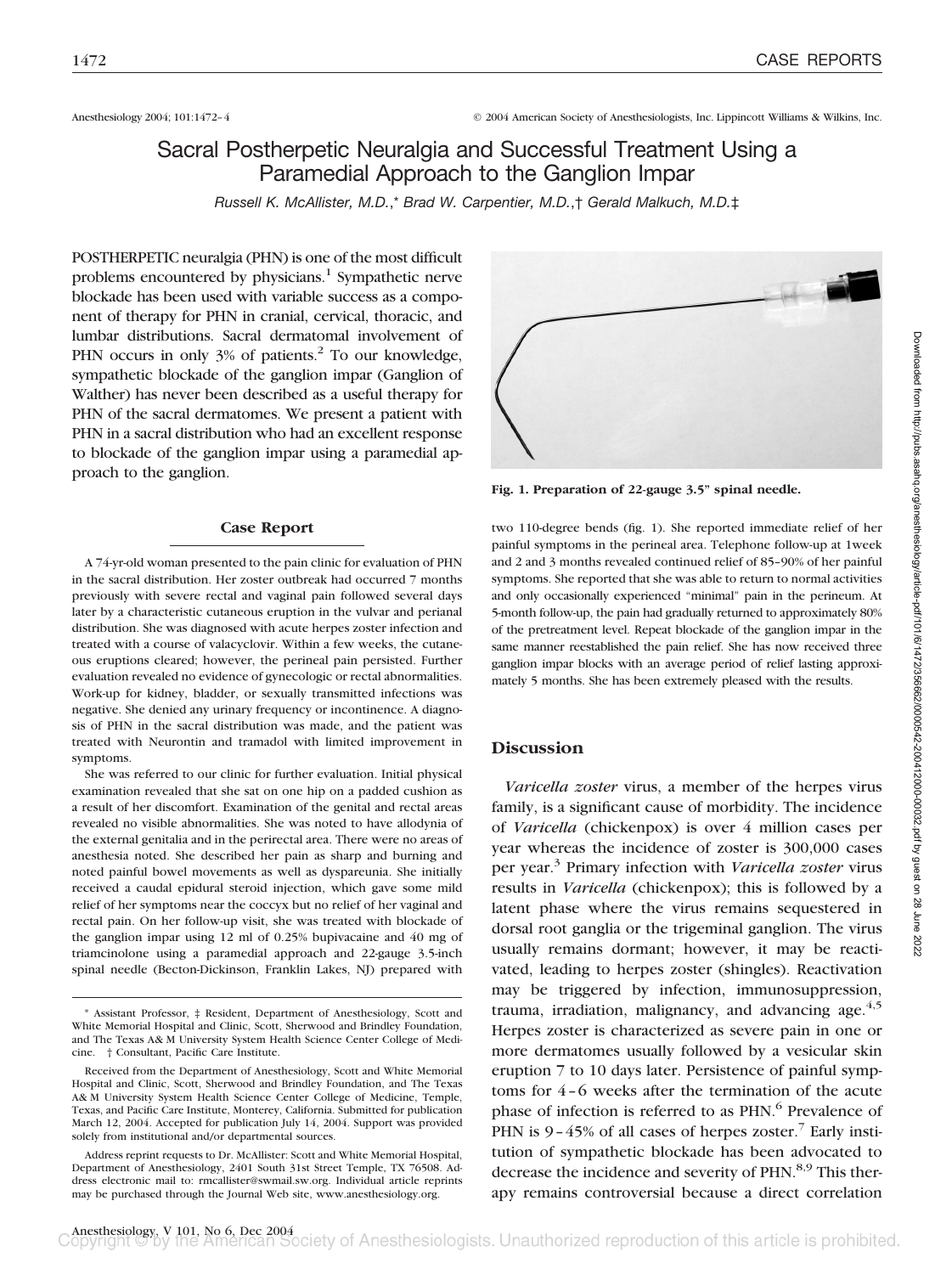

**Fig. 2. Needle placement for the paramedial approach to the ganglion impar.**

between sympathetic blockade and prevention of PHN has not been proven by randomized prospective trials.

The ganglion impar is a solitary retroperitoneal structure. It is the fused terminal end of the paravertebral sympathetic chain and is found at the level of the sacrococcygeal junction (fig. 2). Neural blockade of the ganglion impar has been advocated as a means of managing intractable pelvic and perineal pain in cancer patients.<sup>10</sup> A review of the literature reveals very limited information on the usefulness of blockade of the ganglion impar for pain other than that of neoplastic origin.

The original technique for blockade of the ganglion impar described by Plancarte and Valazquez $10$  involves a midline approach through the anococcygeal ligament with advancement of the needle tip cephalad to the anterior surface of the sacrococcygeal ligament. This technique involves placing one or two bends near the tip of the needle to more easily approximate the location of the ganglion.<sup>10</sup> However, a gently curved needle has also been advocated to negotiate around the natural curve of the  $\cscyx$ .<sup>11</sup> Insertion of a finger in the rectum has been advocated as a safeguard against perforation of the rectum because it lies in close proximity to the solitary ganglion.10 This technique can be quite uncomfortable in a patient with rectal pathology and also makes it difficult to maintain sterility during the procedure. Wemm Jr. and Saberski<sup>12</sup> advocate passing directly through the sacrococcygeal ligament to reach the ganglion impar. This approach can be useful in patients with normal anatomy but may prove challenging in patients with arthritic changes in the bones and calcification of the ligaments of the sacrum and coccyx. Raj *et al*. 13 briefly describe a paramedial approach to the ganglion which we have utilized in our clinic for several years.

Huang<sup>14</sup> recently described a lateral approach to the ganglion approaching from below the transverse process of the coccyx inferior to the level of the sacrococcygeal junction. We believe a paramedial approach to the ganglion impar is a beneficial alternative because this technique does not require insertion of a finger in the rectum and may allow a greater tolerance of the procedure for patients and physicians.

The pain caused by postherpetic neuralgia may involve both peripheral and central mechanisms.<sup>1</sup> This understanding likely explains why postherpetic neuralgia is so difficult to treat effectively and also stresses the importance of multiple modality therapy.

The role of corticosteroids in pain relief for this patient is uncertain. Corticosteroid injections with nerve blocks have had unpredictable and limited success in treatment of PHN.<sup>1</sup> Perhaps if further treatment is required for this patient, blockade of the ganglion impar with local anesthetic and no corticosteroid would offer some clarification of the role of corticosteroid in this instance.

Sacral dermatomal distribution of zoster and PHN is unusual but can lead to severe and disabling pain. Blockade of the ganglion impar may play a significant role in treatment of this disabling pain; however, the dramatic results in this patient should be interpreted cautiously. Further investigation is needed to determine efficacy of this sympathetic block in the treatment of the pain of zoster and PHN in the sacral dermatomes. Because of the low incidence of complications with blockade of the ganglion impar, it may have a role in early aggressive therapy of zoster in the sacral dermatomes.

The authors wish to thank Jeff R. Gibson, M.D. (Assistant Professor, Department of Anesthesiology, Scott & White Memorial Hospital, Texas A&M University, Temple, Texas), for valuable comments in the preparation of this manuscript; Bryan Moss (Medical Illustrator, Scott & White Memorial Hospital) for his illustration; Gary Hansen (Corporate Photographer, Scott & White Memorial Hospital) for photography; and Glen Cryer (Publications Manager, Scientific Publications, Scott & White Memorial Hospital, Temple, Texas), Stacy Maness and Julia Blackwell (Medical Editors, Scientific Publications, Scott & White Memorial Hospital, Temple, Texas) for assistance in preparation of this manuscript.

### **References**

1. Raj PP: Postherpetic neurolgia, Practical Pain Management, 3rd edition. Edited by Tollison CD, Satterthwaite JR, Tollison JW. Philidelphia, Lippincott Williams & Wilkins, 2002, pp 530–45

2. Peter C, Watson N, Loeser JD: Herpes zoster and postherpetic neurolgia, Bonica's Management of Pain, 3rd edition. Edited by Loeser JD, Butler SH, Chapman CR, Turk DC. Philadelphia, Lippincott Williams & Wilkins, 2001, pp 424–32

3. Weller TH: Varicella and herpes zoster: A perspective and overview. J Infect Dis 1992; 166:S1–6

4. Kennedy PG, Johnson RT: Neurological complications of Varicella zoster virus, Infections of the Nervous Systems. Edited by Kennedy PG, Johnson RT. London, Butterworths, 1987, pp 177–208

5. Cunningham AL, Dworkin RH: The management of post-herpetic neuralgia. BMJ 2000; 321:778–9

6. Sharma HV, Gregg RV: Postherpetic neuralgia, Essentials of Pain Medicine and Regional Anesthesia. Edited by Benzon HT. Philadelphia, Churchill Livingstone, 1999, pp 267–70